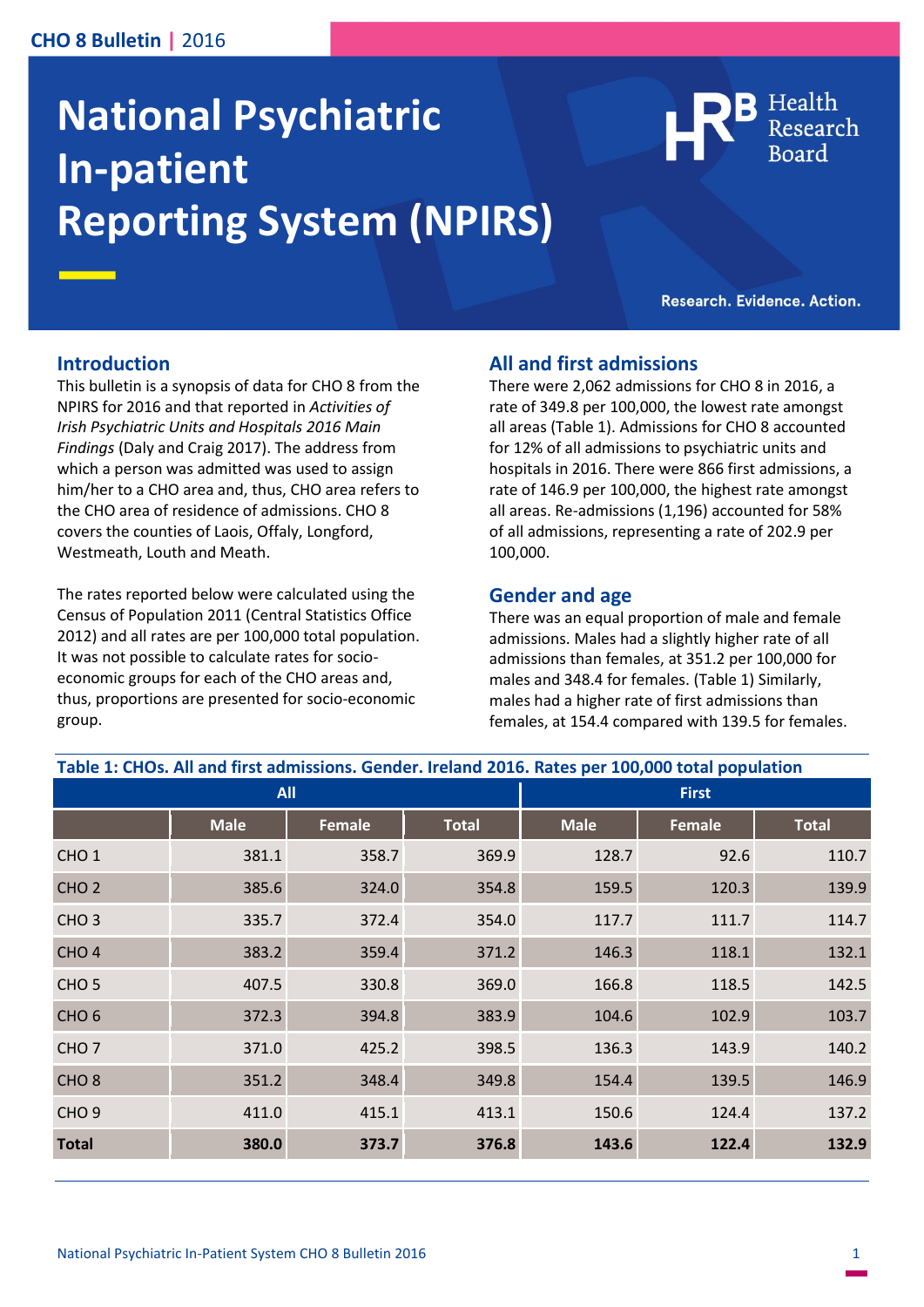## **CHO 8 Bulletin |** 2016

The 65–74 year age group had the highest rate of all admissions for CHO 8, at 584.4 per 100,000, followed by the 18–19 year age group, at 573.3, and the 75 year and over age group, at 552.3. The 25–34 year age group had the lowest rate of all admissions, at 397.6 per 100,000.

The 18–19 year and over age group had the highest rate of first admissions in CHO 8, at 327.6 per 100,000, followed by the 75 year and over age group, at 281.9, and the 20–24 year age group, at 269.7. The 25–34 year age group had the lowest rate of first admissions, at 170.5.

Age groups were condensed into two groups: under 45 years and 45 years and over. The 45 year and over age group had the highest rate of admissions in all CHO areas, with rates ranging from 642.6 per 100,000 in CHO 7 to 431.2 in CHO 2 (Figure 1). The 45 year and over group had a rate of 538.1 in CHO 8 and under 45 year age group had a rate of 259.3. The rate of admission for the 45 year and over group in CHO 6 (574.4), CHO 7 (642.6) and CHO 8 (531.8) was over twice that of the under 45 year group for those areas.

### **Marital status**

Single persons accounted for over half of all (52%) and 51% of first admissions for CHO 8; married

persons accounted for 30% of all and 32% of first admissions; widowed persons accounted for 5% of all and 5% of first admissions; and divorced persons accounted for 5% of all and 3% of first admissions.

#### **Socio-economic group**

Thirteen per cent of all admissions had non-manual occupations, 7% were lower professional, and 6% were manual skilled. However, it is worth noting that over half (57%) of returns for CHO 8 did not specify an occupation, making assignment to a socio-economic group impossible. Proportions for first admissions were somewhat similar.

#### **Diagnosis**

Depressive disorders accounted for 26% of all admissions and 28% of first admissions for CHO 8; schizophrenia accounted for almost 20% of all and 15% of first admissions; and neuroses accounted for almost 11% of all and 14% of first admissions.

All and first admission rates in CHO 8 were highest for depressive disorders, at 92.1 (Figure 2) and 32.9 per 100,000, respectively. Schizophrenia had the second-highest rate of all admissions in CHO 8, at 68.4, followed by neuroses, at 39.7 and mania, at 36.1. Schizophrenia had the second-highest rate of first admissions in CHO 8, at 21.5 per 100,000, followed by neuroses, at 20.5.



#### **Figure 1: All admissions by age category by CHO area. Ireland 2016. Rates per 100,000 total population**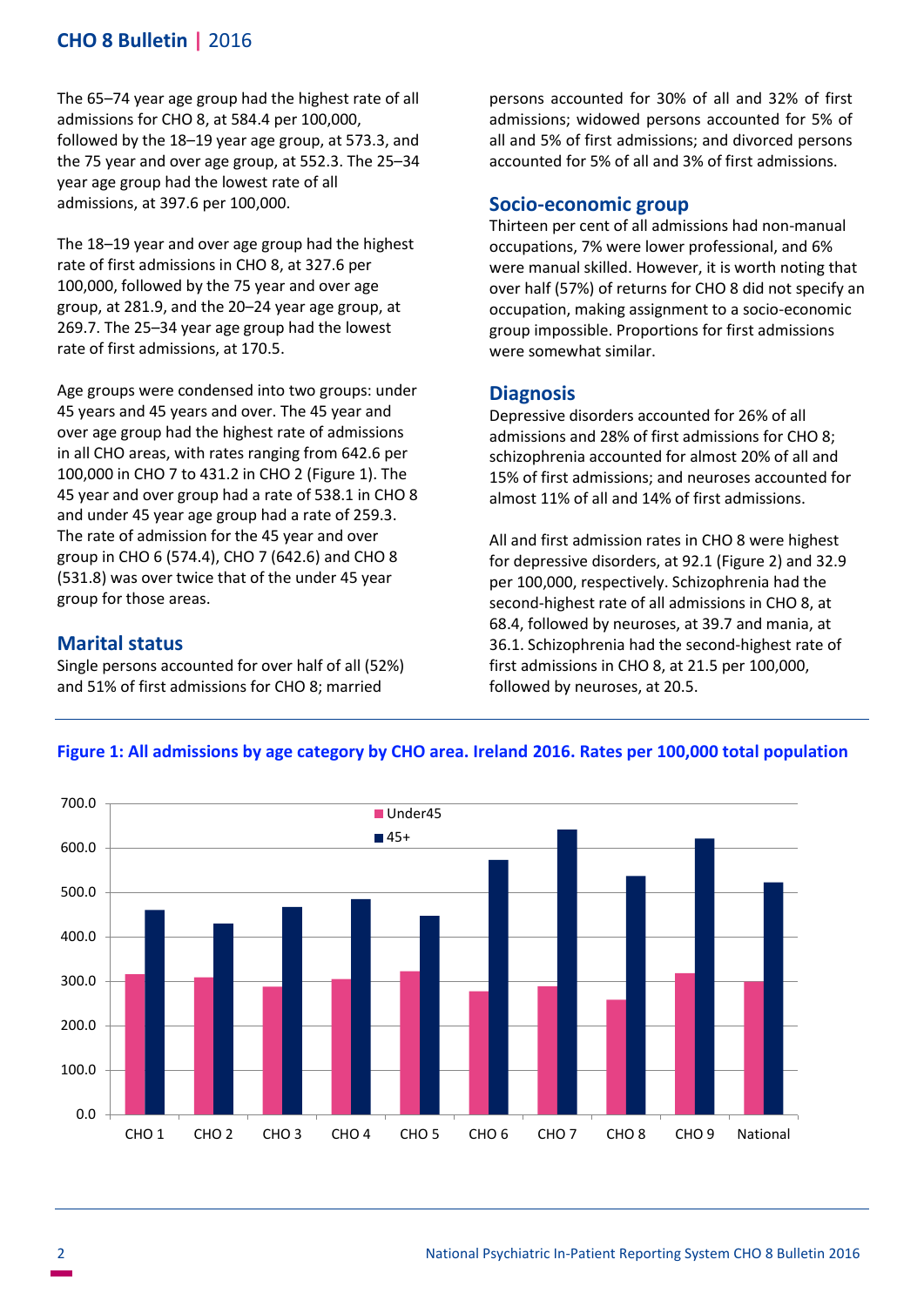## **CHO 8 Bulletin |** 2016

#### **Legal status**

Involuntary admissions accounted for 10% of all and 11% of first admissions for CHO 8. The rate of all involuntary admissions in CHO 8 was 36.5, the second-lowest amongst all CHO areas, while that for first admissions was 16.6 per 100,000, the thirdlowest rate for first admissions along with CHO 3 (Figure 3).

#### **Hospital type**

Forty-seven per cent of all admissions for CHO 8 were to general hospital psychiatric units, 28% were to psychiatric hospitals/continuing care units and almost 25% were to independent/private and private charitable centres.

#### **Discharges**

There were 2,090 discharges (2,070 discharges and 20 deaths) for CHO 8 in 2016. Thirty-two per cent of discharges occurred within one week of admission, 17% occurred within one to two weeks and 20% occurred within two to four weeks of admission. Almost 95% of discharges occurred within three months of admission. This is similar to the pattern observed nationally.

Discharges for CHO 8 accounted for 12% of all discharges and 11% of all in-patient days. The average length of stay for all discharges for CHO 8 was 54.1 days (median 14 days) (Figure 4). This compares with the national average of 57.7 days (median 15 days).

When discharges with a length of stay of one year or more were excluded, discharges for CHO 8 accounted for 12% of discharges and 12% of in-patient days. The average length of stay for discharges, excluding those with a length of stay of one year or more, was 26.0 days (median 14 days).

#### **References**

Central Statistics Office (2012) Census of Population 2011, www.cso.ie.

Daly A and Craig S (2017) *Activities of Irish Psychiatric Units and Hospitals 2016*. HRB Statistics Series 35. Dublin: Health Research Board.

#### **Figure 2: Admissions for selected diagnostic groups by CHO area. Ireland 2016. Rates per 100,000 total population**